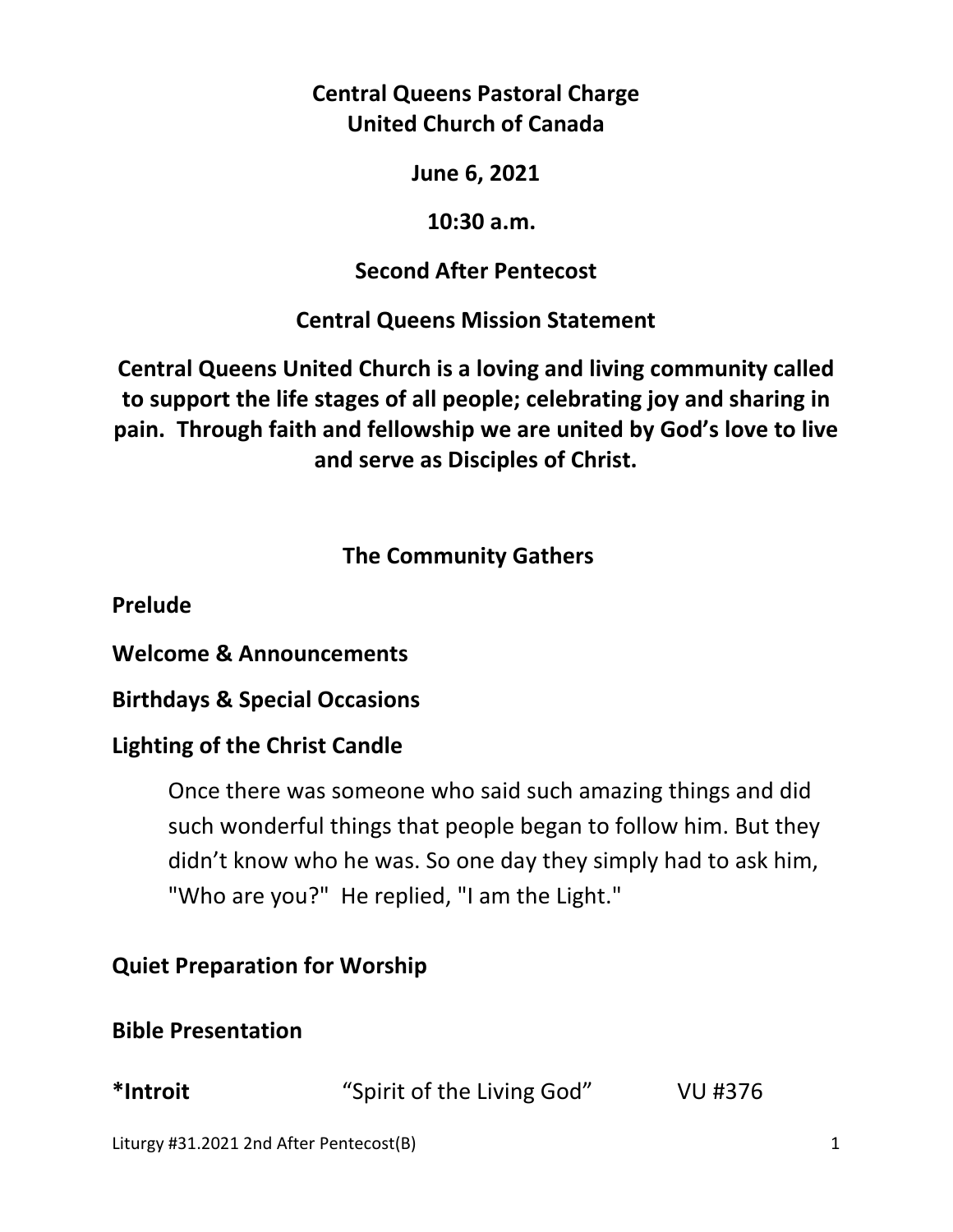## **\*Call to Worship**

Listen! Too many sounds, too many voices, too many people shouting in our ears.

### **To whom do we listen?**

 We listen to the television pundits, thinking they will tell us what we need to know.

### **But do we listen to God?**

 We listen to advertisements, thinking they will give us what we need.

### **But do we listen to God?**

 We listen to others' judgments, thinking they will show us the way.

## **But do we listen to God?**

 Listen! To the One who made us, the One who gives us life, the One who shows us the way. Listen, for God is speaking, here in this time and place, here in our worship. Come, let us worship God.

| *Hymn | "Teach Me, God, to Wonder" | VU #299 |
|-------|----------------------------|---------|
|-------|----------------------------|---------|

### **Prayer of Approach**

 **God who speaks, we want to hear you. We yearn to listen to you above all the noises of our lives. Guide us in this time of worship to hear your voice. Speak to us in the songs, in the word, in the laughter of the children and in the chatting with new and old friends. Speak to us, God, for your children are listening. Amen.** 

With Jesus, we share in the ancient prayer…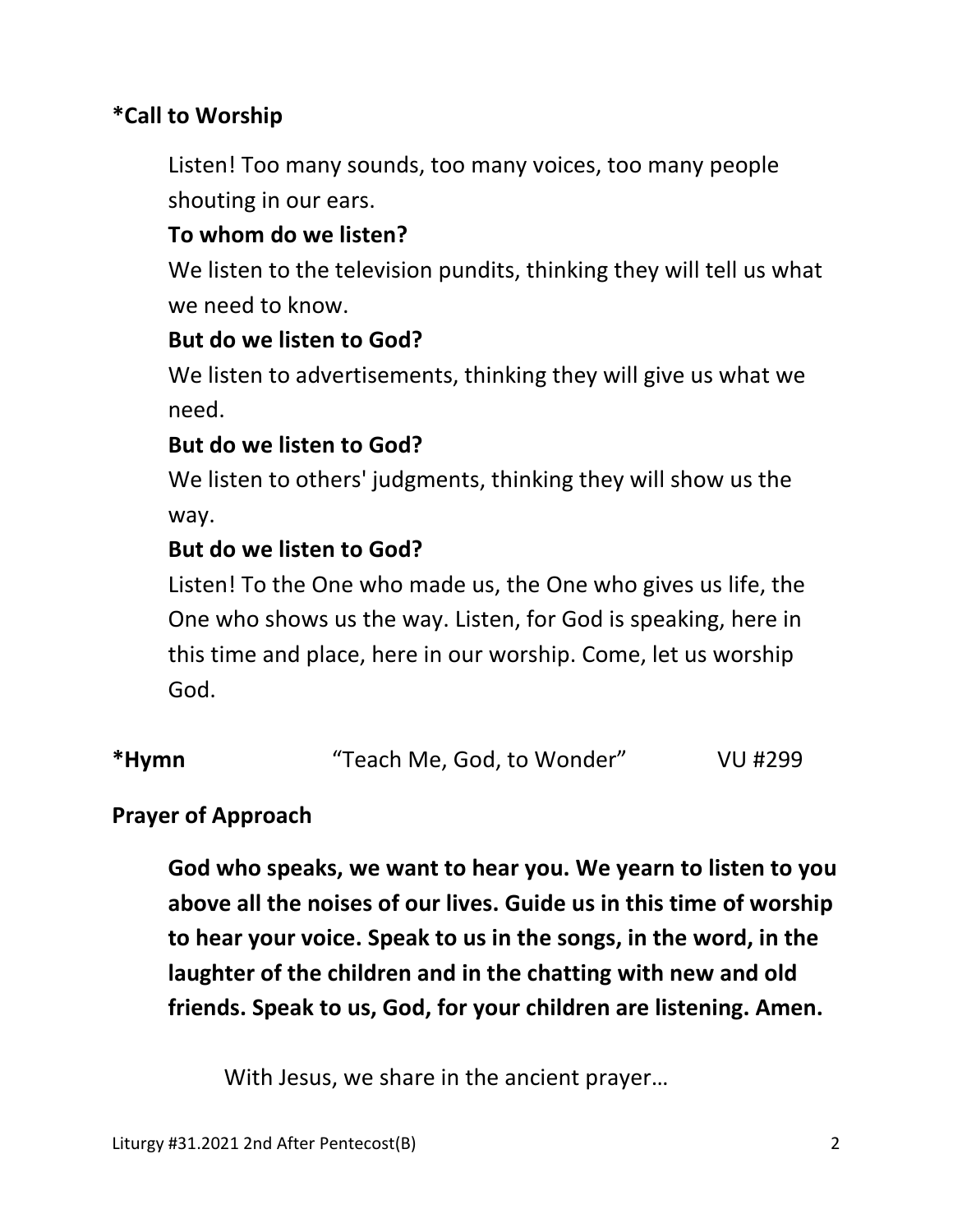**Lord's Prayer** 

**Our Father, who art in heaven, hallowed be thy name. Thy Kingdom come, thy will be done on earth, as it is in heaven. Give us this day our daily bread; and forgive us our trespasses, as we forgive those who trespass against us; and lead us not into temptation, but deliver us from evil. For thine is the kingdom, the power, and the glory, for ever and ever. Amen.** 

**Hymn** 

**All God's Children**

**Hymn** 

### **Listening for God's Word**

#### **Sacred Word**

### **1 Samuel 8:4-11, 16-20**

Then all the elders of Israel gathered together and came to Samuel at Ramah, and said to him, "You are old and your sons do not follow in your ways; appoint for us, then, a king to govern us, like other nations." But the thing displeased Samuel when they said, "Give us a king to govern us." Samuel prayed to the LORD, and the LORD said to Samuel, "Listen to the voice of the people in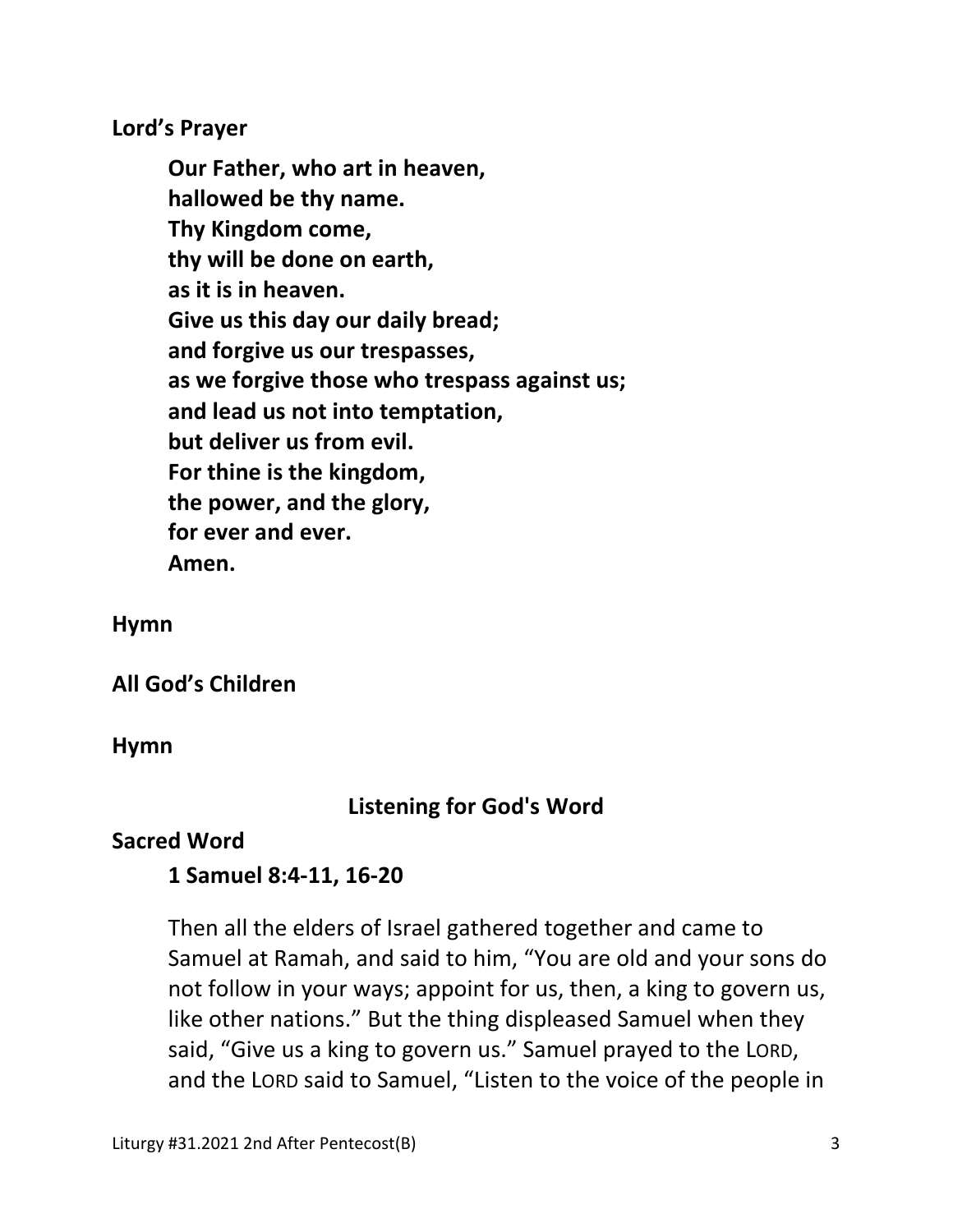all that they say to you; for they have not rejected you, but they have rejected me from being king over them. Just as they have done to me, from the day I brought them up out of Egypt to this day, forsaking me and serving other gods, so also they are doing to you. Now then, listen to their voice; only—you shall solemnly warn them, and show them the ways of the king who shall reign over them."

So Samuel reported all the words of the LORD to the people who were asking him for a king. He said, "These will be the ways of the king who will reign over you: he will take your sons and appoint them to his chariots and to be his horsemen, and to run before his chariots;... He will take your male and female slaves, and the best of your cattle and donkeys, and put them to his work. He will take one-tenth of your flocks, and you shall be his slaves. And in that day you will cry out because of your king, whom you have chosen for yourselves; but the LORD will not answer you in that day."

But the people refused to listen to the voice of Samuel; they said, "No! but we are determined to have a king over us, so that we also may be like other nations, and that our king may govern us and go out before us and fight our battles."

### **Psalm 138** VU #860

## **Mark 3:20-35**

 and the crowd came together again, so that they could not even eat. When his family heard it, they went out to restrain him, for people were saying, "He has gone out of his mind." And the scribes who came down from Jerusalem said, "He has Beelzebul, and by the ruler of the demons he casts out demons." And he called them to him, and spoke to them in parables, "How can Satan cast out Satan? If a kingdom is divided against itself, that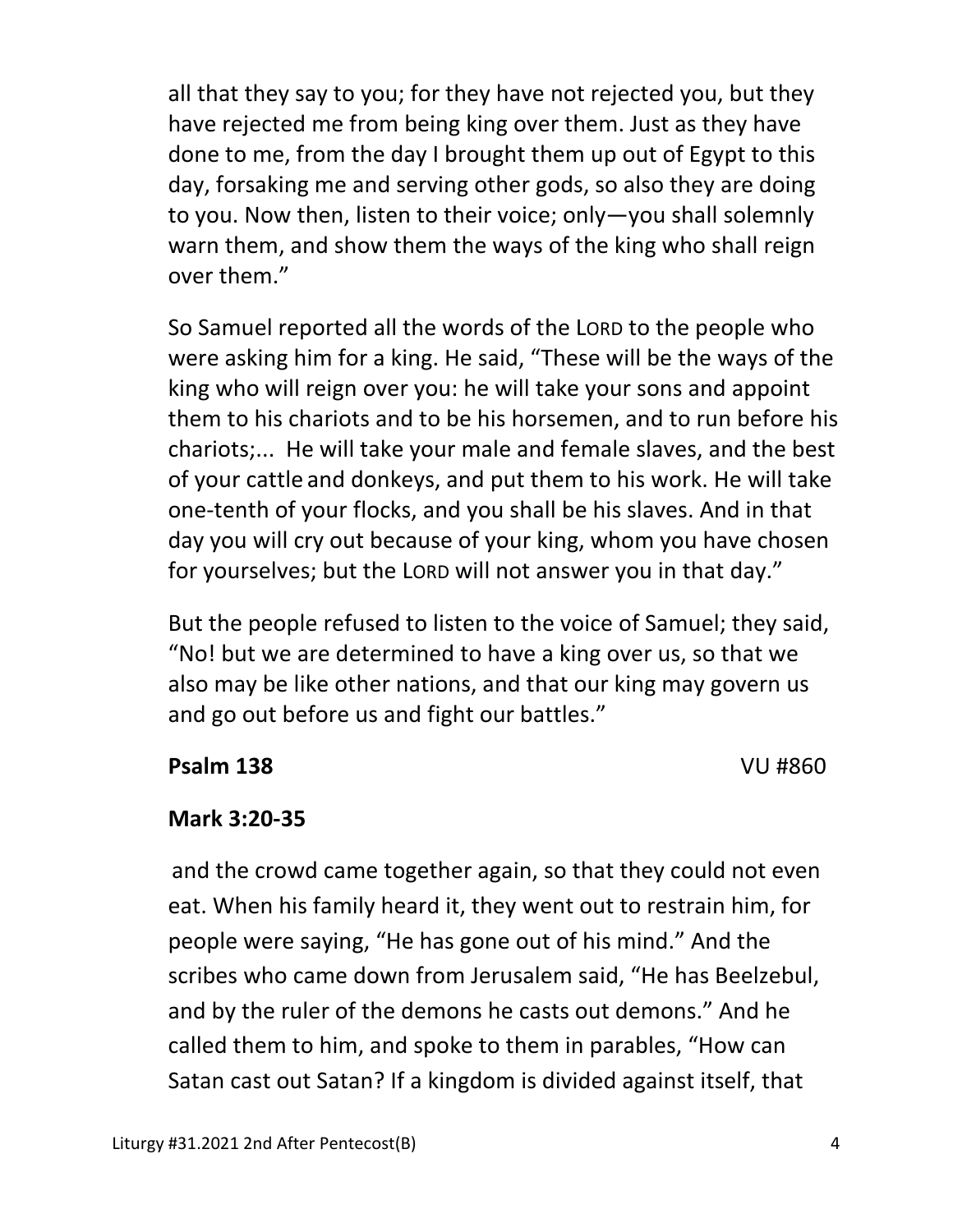kingdom cannot stand. And if a house is divided against itself, that house will not be able to stand. And if Satan has risen up against himself and is divided, he cannot stand, but his end has come. But no one can enter a strong man's house and plunder his property without first tying up the strong man; then indeed the house can be plundered.

"Truly I tell you, people will be forgiven for their sins and whatever blasphemies they utter; but whoever blasphemes against the Holy Spirit can never have forgiveness, but is guilty of an eternal sin"— for they had said, "He has an unclean spirit."

Then his mother and his brothers came; and standing outside, they sent to him and called him. A crowd was sitting around him; and they said to him, "Your mother and your brothers and sisters are outside, asking for you." And he replied, "Who are my mother and my brothers?" And looking at those who sat around him, he said, "Here are my mother and my brothers! Whoever does the will of God is my brother and sister and mother."

#### **Anthem**

**Sermon** 

### **Reflective Music**

## **Responding to God's Word**

### **Offertory Invitation**

**Offertory** "Your Work, O God, Needs Many Hands" VU #537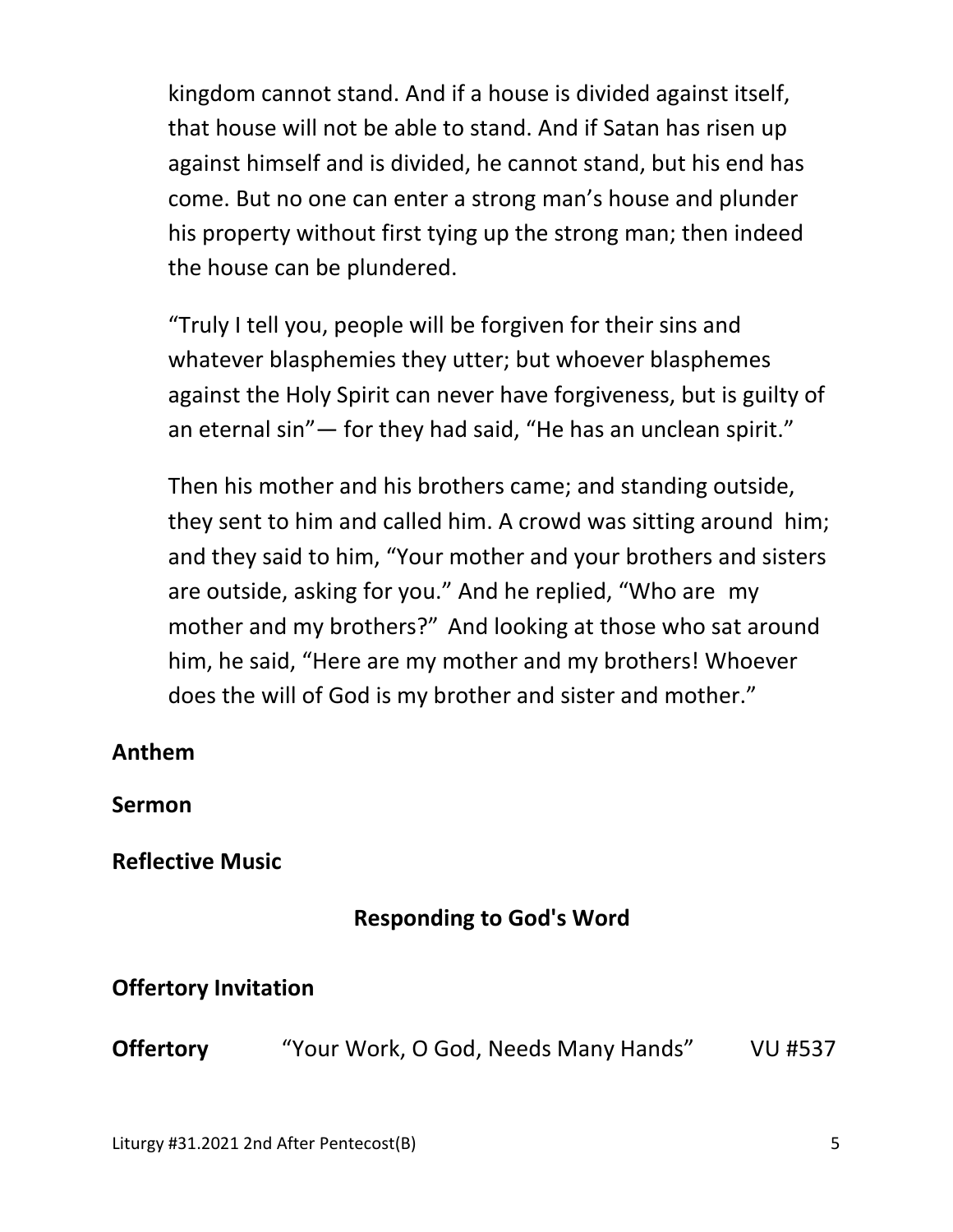#### **\*Presentation of Offering**

### **\*Offertory Prayer**

**As Samuel listened to God, we strive to listen to God in our everyday lives. We bring our gifts, both tangible and intangible, to this table and to this church. May God bless the gifts, and may we grow stronger as we move forward in harmony as a community -- the body of Christ. Amen.** 

#### **Prayers of Thanksgiving and Intercession**

God of communion and community, we give you thanks for our life together in Christ, and the work of the Spirit that draws us closer to you and to each other. We pray for the life of our denomination. Speak through your Spirit to open minds and hearts to your leading. May the grace of Jesus sustain us in communion and community, even when we differ over decisions and directions.

 God of compassion and concern, thank you for all the ministries the United Church undertake together in Canada and in many places throughout the world. Thank you for lessons learned and hope inspired by all the partners we have worked with, over this difficult year and throughout many years and many different cultures. Open all our hearts to support the ministries with generous giving and ongoing prayer, so that lives will be healed, transformed and strengthened according to your compassion and concern.

 God of our hearts and our hopes, We pray for those you have given us to love. Hear us as we place their needs and hopes before you in this silence.  *(silence)*